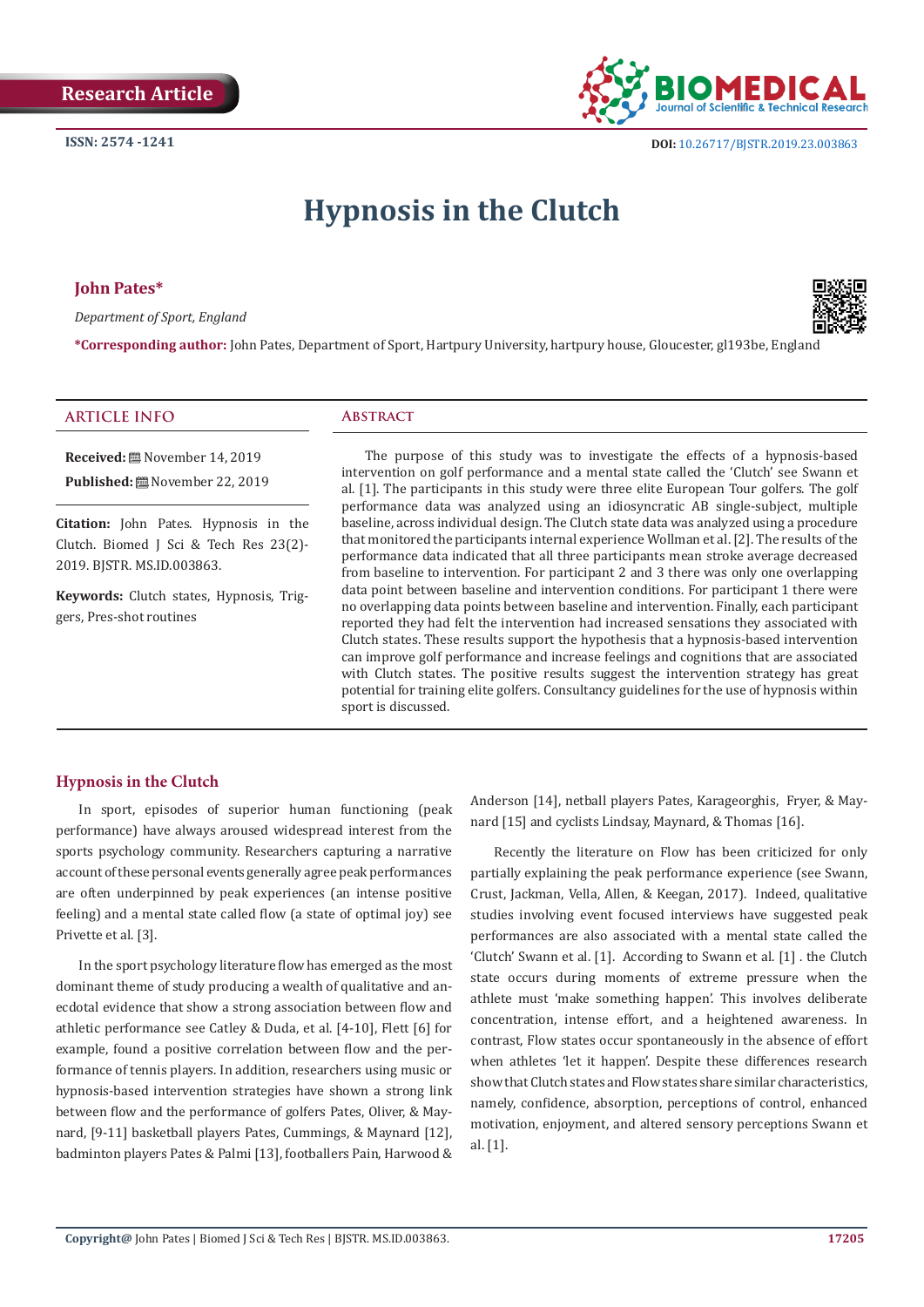Athletes who have the ability to initiate Clutch states consistently deliver exceptional performances (clutch performances) in critical moments during important competitions see Hibbs [17]. According to Hibbs [17] this extraordinarily ability separates the winners from the losers and defines the great athletes we see in professional sports today. Without equivocation, interventions that train athletes to develop this ability would have a strong appeal to all practitioners in the applied sports psychology community. An aim of this study was to develop an intervention strategy that achieves this objective. The strong association between Clutch states and Flow states see Swann et al. [1] suggest interventions designed to enhance Flow may also be used to augment a Clutch state experience. Previous research suggests hypnosis-based interventions may be used for this purpose. The current study attempted to test this hypothesis by evaluating the effectiveness of a hypnosis-based intervention on Clutch states and golf performance. Golf was chosen as an ideal sport for this study because it involves producing a Clutch state and a Clutch type performance see Hibbs, [17] on every hole that is played. This is no more so apparent in the professional game where low scores on every hole are required to compete for prize money. Professional players were therefore chosen for this study.

To the authors knowledge, interventions that train athletes to control Clutch states do not exist. Using an intervention strategy partially based on the work of Pates [11] it was expected that during hypnosis a golfer's Clutch state experience could be conditioned to a trigger. It was then expected that after conditioning, golfers using the trigger would shoot lower golf scores.

An ideographic AB single-subject, multiple baseline across individual design was chosen to study the effects of the intervention on performance. This experimental design was deemed the most appropriate for this study because it facilitates the analysis of the effects of an intervention that could not be withdrawn from the participant due to the ethical reason of withholding a potentially positive intervention from an elite participant see Robson, [18]. In addition, to collecting performance data, Clutch states were analyzed using a procedure that monitored the internal experience of the player see Lerner, Ostrow, Yura, & Etzel [19-22].

## **Method**

## **Participants**

The participants were three male professional golfers aged 27, 35 and 36, with 5 to 10 years of professional tour playing experience. All participants had a swing coach and over their playing careers had received only technical training. Although the golfers reported the swing training had been successful and it had helped them become professional athletes, they all felt during competitions when they had a chance to win, they struggled under pressure. It was therefore deemed appropriate to give these golfers an intervention that would improve their performance and play under pressure. The golfers in this study had no experience of hypnosis training administered by a qualified practitioner. All the

golfers gave consent to take part in the study and received no other training during this experiment.

## **Experimental Design**

An ideographic AB single-subject, multiple-baselines, across subjects, design was implemented to examine the effects of a hypnosis-based intervention on golf performance in elite players. This type of design allows participants to serve as their own source of control for the experiment Barlow & Herzen, [23, 24]. This format was also most appropriate because it facilitates the analysis of the effects of an intervention that could not be withdrawn from the participant due to the ethical reason of withholding a potentially positive intervention from an elite participant see Robson, [18].

The design required the observation of baseline performance and a treatment phase for each of the participants with the length of baseline increased for each succeeding player used in the analysis. The intervention was introduced when a stable baseline or a trend in the opposite direction of the change anticipated became apparent for each of the participants. A sequential application of the treatment (hypnosis intervention) was applied until all participants received the intervention. Based on the recommendations of Barlow and Hersen et al. [23, 25, 26] data were collected on 11 occasions over 16 weeks of tournament golf.

## **Dependent Variables**

Performance analysis. Stroke average was selected as the performance indicator because it represents a global measure of the participant's overall performance. Stroke average is the average score taken from two or four rounds of stroke-play golf. A round of stroke-play golf consists of 18 holes wherein the participant records the number of strokes taken to complete each hole. At the end of the round, the scores from each hole are summed to give a total stroke-play score. The reliability of the stroke-play scores was assessed by comparing the judgments of the participant against an independent observer, who was the participant's playing partner. The reliability assessment took place after each round and resulted in a correlation of 1.00 for the scores of the participant and the independent observer. It is worth noting that a failure to score stroke-play correctly would result in a disqualification of the participant from the tournament. Scores were obtained from the official championship scorekeeper.

## **Treatment: The Hypnosis-Based Intervention**

In this study the training of the participants took place immediately after the completion of the first baseline and was divided into four stages. In the first stage of the intervention, the researcher made sure the participants were familiar with the term 'Clutch states' by asking the participants to describe one of their experiences. When the researcher was satisfied with their descriptions, the training continued. Participants were encouraged to sit in a comfortable position and then was asked to focus on their breathing. Specifically, they were instructed to breathe deeply and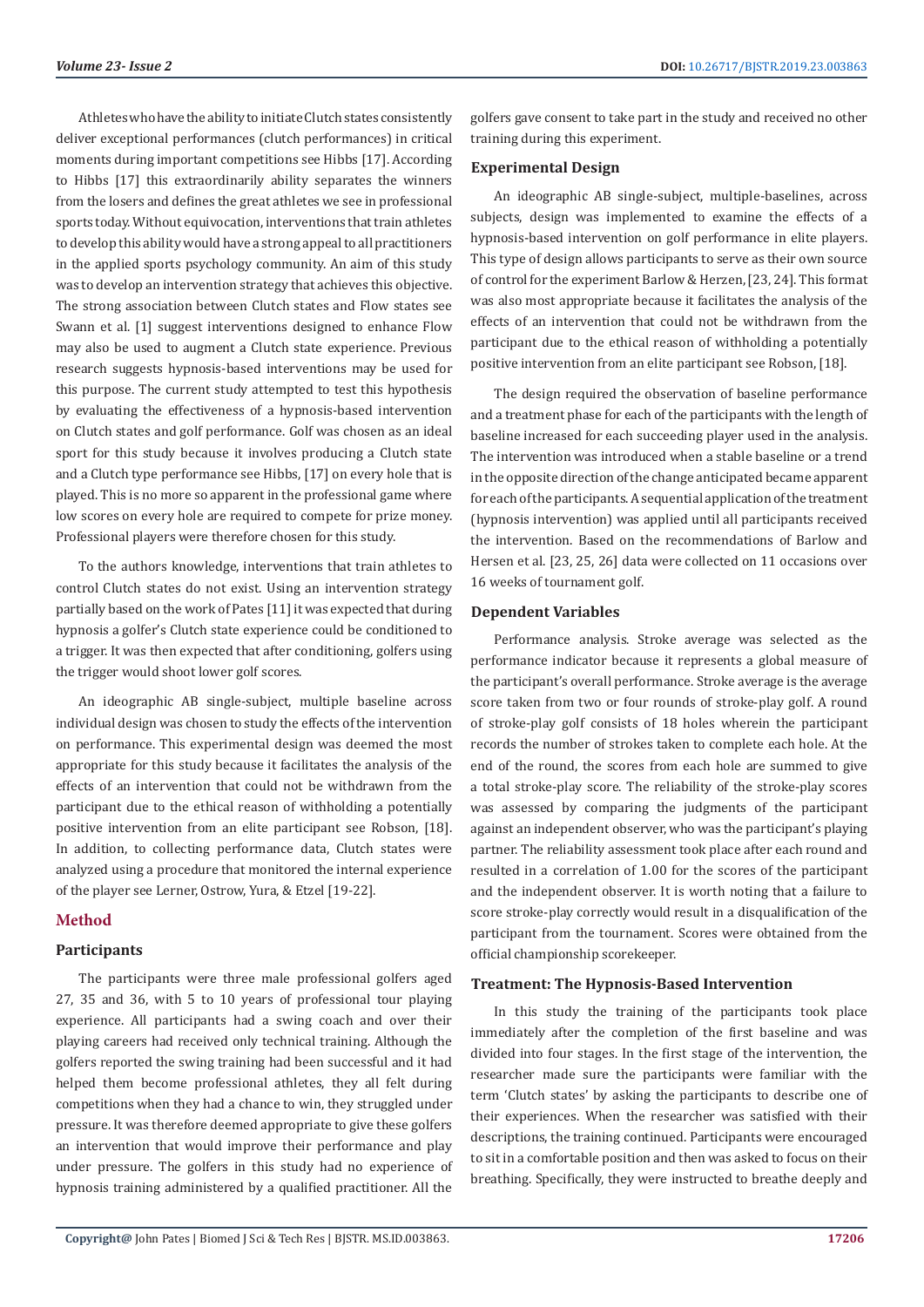to release air slowly while counting backwards from the Number 10. They were then given a 15-minute session involving progressive muscular relaxation (PMR). The technique, originally pioneered by Jacobson [27], involved the golfers tensing and relaxing parts of his body while deeply inhaling. Suggestions asking the participants to contrast the differences between the tense and the relaxed muscles were given along with instructions to direct their attention to images of situations that were associated with relaxation. For example, the external image of a warm comfortable beach or the internal sensation of floating in water.

In the second stage, an Erickson Ian hypnosis technique known as a staircase induction Hammond, [28] was applied. The staircase induction consisted of a journey, one step at a time, down a flight of 20 stairs. As the participants took the journey, they were told to see each stair in front of him and feel the stair under their feet. At the bottom of the stairs, they were told they would see a door and beyond the door they would see a room with a comfortable chair. The participants were then asked to sit down in the chair and to focus on a small cinema screen on which appeared a relaxing scene. Throughout this stage, suggestions were given to reinforce both the experience of the PMR, the deep breathing, and imagery techniques. In the third stage, suggestions were given to help the participants regress and remember a multisensory experience of a multisensory image of a clutch situation where they had to make a putt or shot to win an important event. The feelings and cognitions associated with a clutch performance was then conditioned to be released by a trigger. The trigger used was a verbal phrase "lets hole this shot". They were then asked to play a round of golf in their mind and include the multisensory image of holing all of their approach shots from the fairways, holing every chip shot from around the greens and holing all of their putts on the greens using their trigger words.

The participants were then told to see themselves rising from the chair and proceeding out the door and up the staircase. They were also told as they ascended the staircase that they would feel refreshed and alert. Once the participants reacclimatized to the environment, they were asked to access their clutch performance state by utilizing the trigger. This stage of the training was considered complete when the participants felt that feelings associated with the clutch state was under conscious control. In the final stage of the training, the participants were led to the golf course and encouraged to play 18 holes using a pre-shot routine that involved using the trigger before every approach shot, chip shot and putt in a pre-shot routine Training was considered complete when the participants felt the feelings and cognitions associated with the clutch state could be accessed under normal playing conditions. It should be noted these procedures were partially based on the intervention strategy developed by Pates [11].

## **Intervention Procedures**

Ethical approval for the study was granted by the University ethics committee. All participants provided informed consent after the researcher had explained the general purpose of the study. The hypnosis intervention was administered to the participants in a small, quiet, and comfortable room in the club house and lasted approximately 40 minutes. The training comprised three stages: Stage 1, hypnotic induction; Stage 2, hypnotic regression; and Stage 3, trigger control. After the hypnosis intervention the athletes played 18 holes of golf using the trigger in a pre-shot routine. This stage lasted approximately 4 hours. After completing the first training session, the participants were asked to commit themselves to 5 days of training where the procedures were repeated. In total, the player was given 5 live sessions and 5 rounds of golf before the intervention phase. The quality of the players experiences was assessed by examining their thoughts, feelings, and cognitions immediately after each session. Finally, it should be noted that during the intervention stage the players were not under hypnosis, instead they were merely using the trigger as part of their pre-shot routine.

#### **Practical Assessment Questionnaire**

During the 11 tournaments, the internal experience of the participants was monitored using an assessment questionnaire that included two open ended semi-structured interview questions:

- 1. Can you tell me what you experienced during the performance?
- 2. Can you describe what you were thinking and feeling during the performance?"

The interview questions were adapted from Kazdin et al. [9, 11, 26, 29]. This information permitted ongoing assessment of the quality of the participant's feelings, thoughts, and cognitions across the baseline and treatment phases. The data were analyzed by comparing the comments obtained in the baseline sessions to the comments obtained during the intervention phase of the experiment.

#### **Social Validation Questionnaire**

Following the completion of the intervention phase, the participants were asked a series of questions to assess the social validity of the intervention. This method was used because it ties the intervention effects to the social context (competitive golf) and enables the researcher to demonstrate that changes in the dependent variable is the result of the intervention. It also provides an appropriate framework for examining client satisfaction see Kazdin, 1982; Milne et al. [30-33]. The questions in this study were designed to provide information on client satisfaction and the importance and effectiveness of the intervention. Based on the recommendations of Page and Thelwell, [32] and the work of Pates et al. [30] the participants were asked the following open ended semi-structured interview questions:

1. Can you tell me how satisfied you were with the intervention?

2. What are your thoughts regarding the importance and effectiveness of the intervention?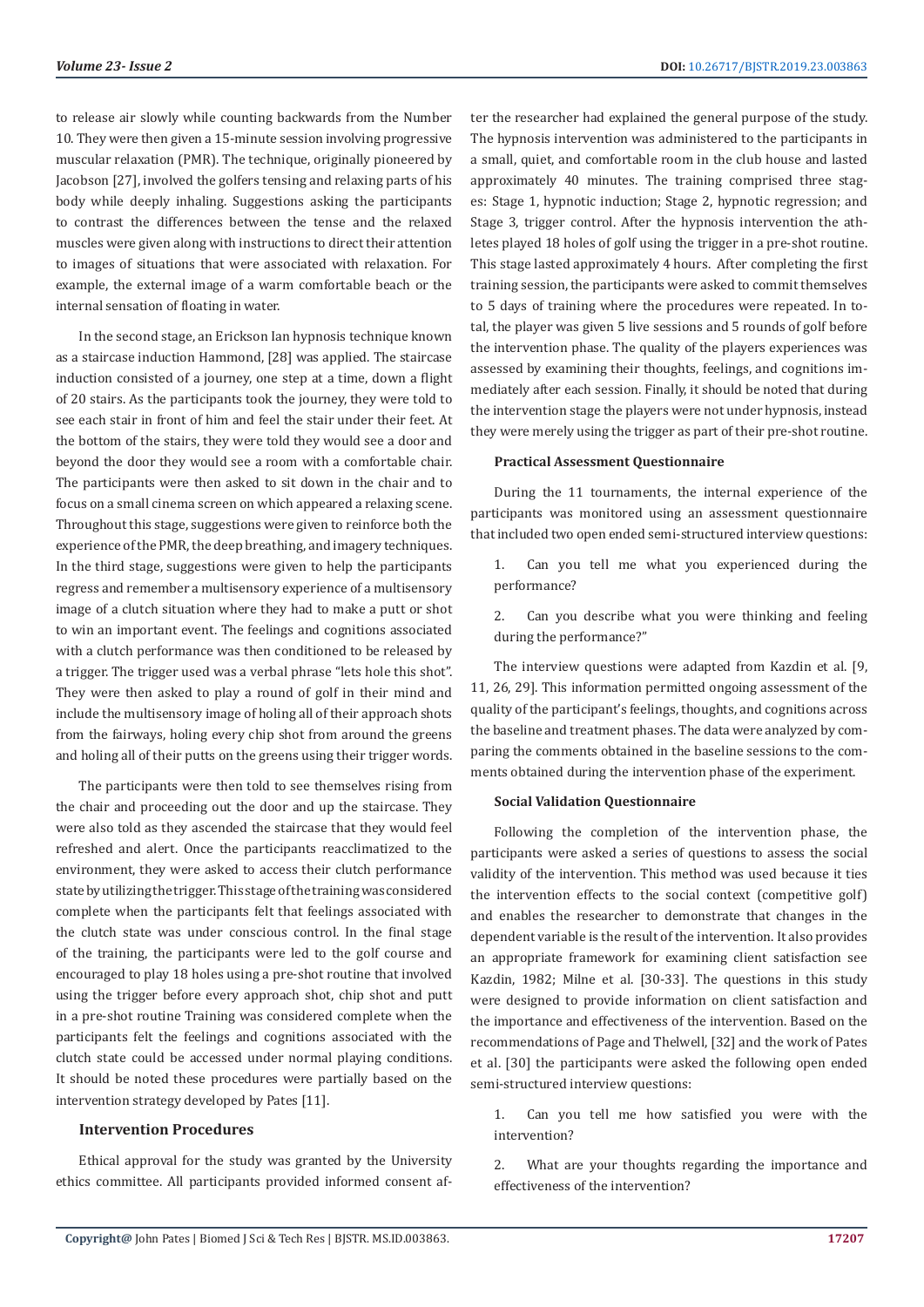## **Data Analysis**

The performance scores and global (FSS-2) scores were plotted onto two graphs. Based on the guidelines put forward by Hrycaiko and Martin [24], an experimental effect was analyzed through a visual inspection of the plotted data. According to these researchers, the intervention had an effect when (a) baseline performance is

stable or in a direction opposite to that predicted for the effects of treatment, (b) the greater the number of times that an effect is replicated within the subject's data (c) the fewer the number of overlapping data points between baseline and treatment phase, (d) the sooner the effect occurs following the introduction of treatment, and (e) the larger the size of the effect in comparison to baseline.

# **Results**

## **Performance Data**



Figure 1: Stroke Average for Participant 1 for each trial.



**Figure 2:** Stroke Average for Participant 2 for each trial.



**Figure 3:** Stroke Average for Participant 3 on each trial.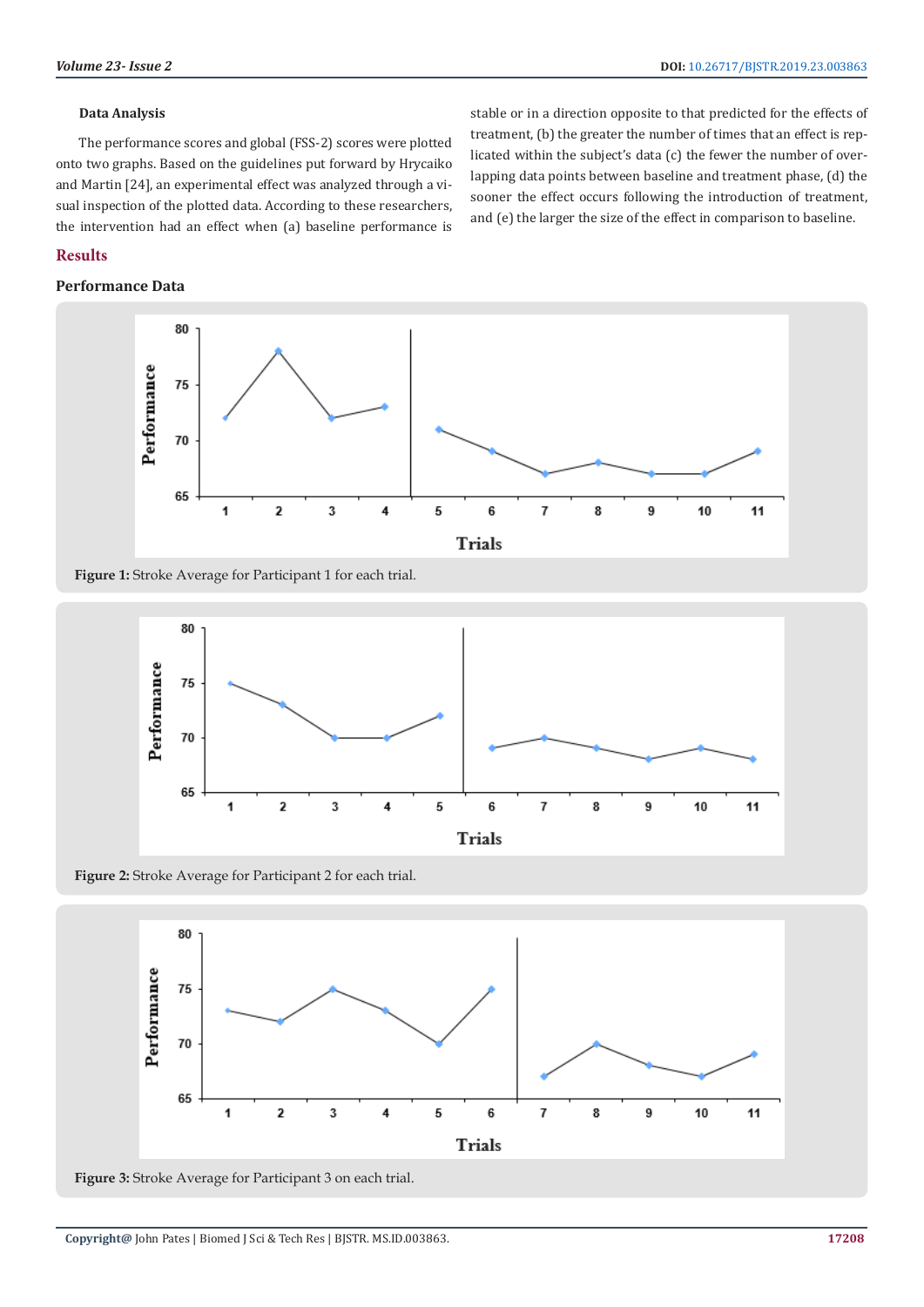Upon receiving the intervention, the participants experienced an immediate performance effect with few overlapping data points between the baseline and the intervention phase. Specifically, participant 1 improved his performance from a mean of 73.7 during the baseline to a mean of 68.2 during the intervention phase, there were no overlapping data points in his performance data (Figure 1). Participant 2 improved his performance from a mean of 72.0 during the baseline to a mean of 68.8 during the intervention phase, there was 1 overlapping data point in his performance data (Figure 2). Participant 3 improved his performance from a mean of 73.0 during the baseline to a mean of 68.2 during the intervention phase, there was 1 overlapping data point in his performance data (Figure 3). Taken together the results suggest that the Hypnosis intervention consistently improved the performance of professional golfers playing in real European tour events.

## **Practical Assessment Data**

After finishing each tournament, the participants responded to the practical assessment questionnaire. This helped the researcher examine the player's internal experience during tournament golf. All three participants indicated that during the tournaments (the intervention phase) they felt "more focused on the task," experienced "improved concentration," "intensity", "effort" and "commitment" to their shots". They also reported several emotions that included excitement, confidence and fun. Pressure and mental fatigue were also reported as undesirable outcomes. Participant 2 reported "the idea of holing everything was exciting". "It made me feel the way I did when I first started playing golf". "I felt I was completely focused on what I had to do". "I could not wait to find out if I could make the next shot the way my mind was telling me". "The routine also improved my commitment to shots which is really important for me". "It stopped me just going through motions". Participant 1 reported "I played great golf, but I was exhausted after my game"

Another important finding was participant's 1 report about his confidence and perceptions. "I got the feeling I could hole everything, and I felt I can make the impossible happen. It was like playing my dream round of golf where I could just will the ball into the hole". In addition, participant 2 reported some strange perceptions that can only be described as intuitive thoughts. "I chipped in a few a few times, more often than I usually do, the weird thing was I knew those shots were going in before I hit them". "It was a strange feeling".

#### **Social Validation Data**

Finally, it should be noted that the social validation questionnaire revealed that all three participants were extremely satisfied with the results of the intervention and recognized that the intervention had improved their performances and prize money. Participant 1 reported "the training had helped me keep my tour card'. Participant 2 reported "I have won more prize money in the last few weeks than the whole year". Participant 3 reported "I've had more top ten finishes since I started the training and I almost won the Portuguese open".

## **Discussion**

The present study demonstrated that a hypnosis-based intervention strategy may have a positive effect on the performance of elite golfers. Clutch State experiences also appeared to be enhanced by the intervention. The results are consistent with previous research by Pates [11] who showed that improved performances can be achieved with techniques designed to activate mental states that are associated with peak performances. The practical assessment data revealed some interesting findings. First, the data show that the intervention appears to enhance a number of variables associated with previous reports on Clutch states, namely, pressure, concentration, intensity and effort (see Swann et al. [1]). Second, the intervention appeared to augment positive emotions such as excitement, confidence and fun, and third, the technique seemed to alter the golfer's perceptions making them believe they can produce an exceptional performance outcome such as holding improbable shots.

The finding that this hypnosis-based intervention enhanced self-confidence making the participants believe they can produce exceptional performances is worth highlighting because there is a wealth of evidence that suggest self-confidence is one of the most important psychological variables associated with optimal performance in sport (see Feltz, Short, & Sullivan, [34]). This essential finding supports the work of Barker and Jones [35-36] who found a hypnosis intervention enhanced the confidence and performance of Footballers, Judo athletes and Cricketers. It also offers further support for utilizing Hypnosis intervention strategies when working in elite sport. In addition, to the practical assessment data the social validation data provided further evidence for the positive effect of hypnosis on performance. Indeed, all of the participants reported the intervention had improved their scores and increased their prize money. In addition, all three participants reported they were satisfied with the results. The implications of these findings are far reaching for sport psychologists, because they suggest elite golfers should use hypnosis-based interventions to prepare for major competitions.

A clear strength of this study is its ecological validity; rarely have elite golfers using a Hypnosis-based intervention been studied during professional golf tournaments. Another important aspect of the present study was that the AB single-subject, multiple baseline, across individuals design enabled the experimenter to be more confident that the change in performance scores were produced by the intervention and not some other uncontrollable variable. Indeed, the demonstration of a performance effect when the intervention was introduced gave a very clear demonstration that the intervention had some degree of external validity (Kazdin, [26]). The possibility remains, of course, that the positive results are an artifact of both participant and experimenter bias. Indeed, neither were blind to the outcome and so experimenter expectations or the demand characteristics of the experiment may have influenced the results (Kazdin, [26]). There may also have been either a Hawthorne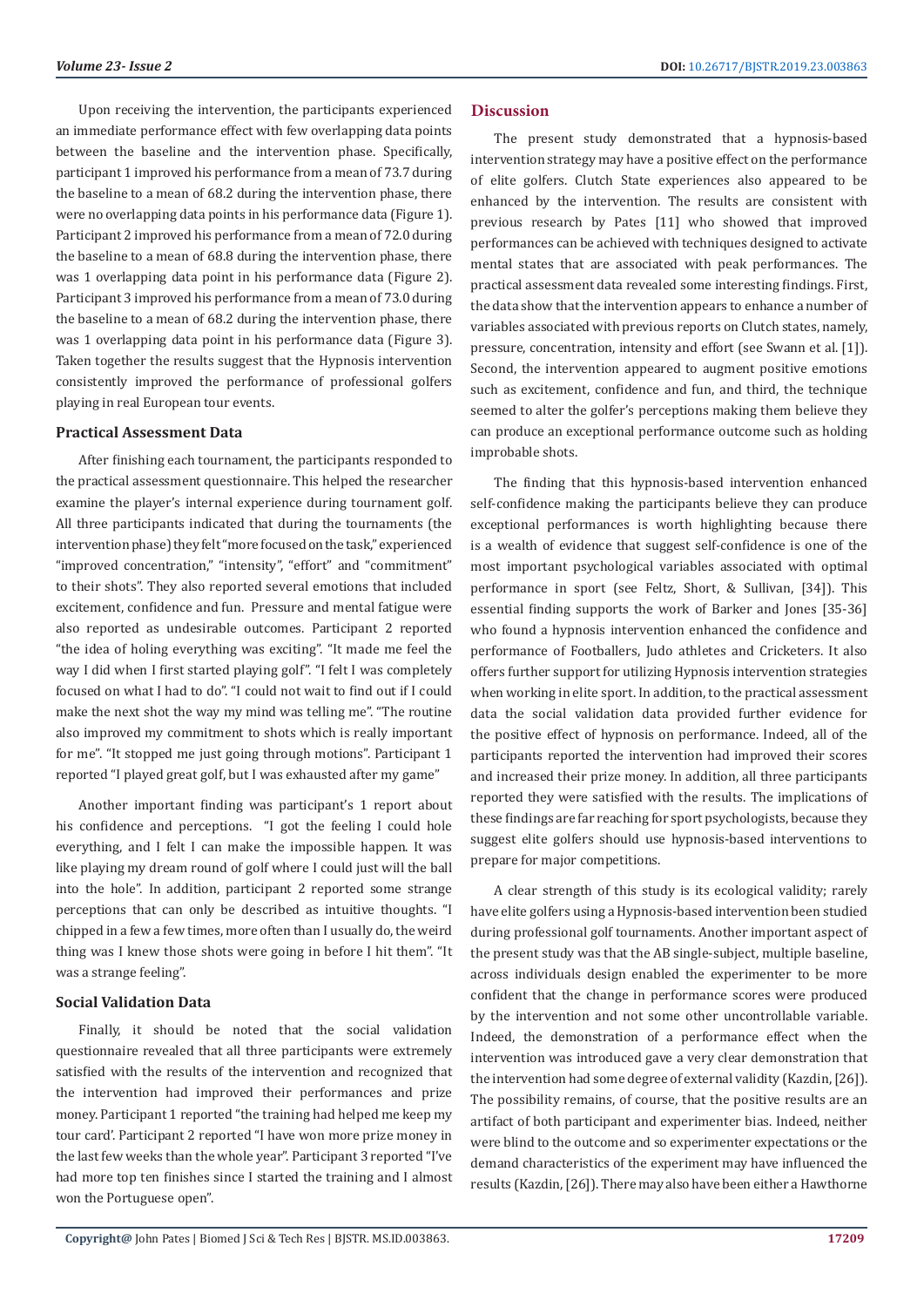or Rosenthal effect (Rosenthal & Rosnow, [37]). Scrutiny of a performer in a single-subject experimental design might heighten these effects. However, as Drew [38] observed, these effects tend to decline as the participants become acclimatized to being studied, so the extended length of the single-subject study could aid in controlling for this effect.

In conclusion, the results of the study suggest hypnosisbased interventions are an effective way of preparing elite golfers for significant competitions. This discovery supports the work of Unestahl [10,39] who explicitly indicated that elite athletic populations should be trained using hypnosis-based techniques. However, in order to improve the external validity of these results, this experiment needs to be replicated using quantitative measures of clutch states and different athletic populations. Large scale controlled randomized designs are also needed to support the study's findings [40-45]. Based on the positive results of this study the researcher has a number of suggestions for the sport psychology community. First, attitudes and opinions regarding how to train elite athletic populations need to be changed within the applied sports psychology community. Second, sports psychologists need to be familiarized and skilled in using hypnosis techniques. Third, scientific and professional societies in sport should consider training for individuals in the use of hypnosis intervention strategies [46-53].

#### **References**

- 1. [Swann C, Crust L, Jackman P, Vella S, Allen M S, et al. \(2017\) Psychological](https://www.tandfonline.com/doi/full/10.1080/10413200.2016.1272650)  [States Underlying Excellent Performance in Sport: Toward an Integrated](https://www.tandfonline.com/doi/full/10.1080/10413200.2016.1272650)  [Model of Flow and Clutch states. Journal of Applied Sport Psychology](https://www.tandfonline.com/doi/full/10.1080/10413200.2016.1272650)  [29\(4\) 375-401.](https://www.tandfonline.com/doi/full/10.1080/10413200.2016.1272650)
- 2. [Wollman N \(1986\) Research on imagery and motor performance: Three](https://journals.humankinetics.com/view/journals/jsep/8/2/article-p135.xml)  [methodological suggestions. Journal of Sport Psychology 8\(2\): 135-138.](https://journals.humankinetics.com/view/journals/jsep/8/2/article-p135.xml)
- 3. [Privette G \(1983\) Peak experience peak performance and flow:](https://psycnet.apa.org/record/1984-15068-001)  [A comparative analysis of positive human experiences. Journal of](https://psycnet.apa.org/record/1984-15068-001)  [Personality and social Psychology 6: 1361-1368.](https://psycnet.apa.org/record/1984-15068-001)
- 4. [Catley D, Duda J \(1997\) Psychological antecedents of the frequency and](https://psycnet.apa.org/record/1998-02141-001)  [intensity of flow in golfers. International Journal of Sport Psychology 28:](https://psycnet.apa.org/record/1998-02141-001)  [309-322.](https://psycnet.apa.org/record/1998-02141-001)
- 5. [Cohn P \(1991\) An exploratory study of peak performance in golf. The](https://journals.humankinetics.com/view/journals/tsp/5/1/article-p1.xml)  [Sport Psychologist 5\(0\): 1-14.](https://journals.humankinetics.com/view/journals/tsp/5/1/article-p1.xml)
- 6. [Flett MR \(2015\) Is Flow Related to Positive Feelings or Optimal](https://web.a.ebscohost.com/abstract?direct=true&profile=ehost&scope=site&authtype=crawler&jrnl=20668732&AN=102701057&h=1AYWYQ0ZutaL6Q3u5zPCp734NPqKfGa0NDnf1rxEEvJrbWmgeK9GcqmWYVLraRyxUq1UQ79DhYAu7Kf3skqKsw%3d%3d&crl=f&resultNs=AdminWebAuth&resultLocal=ErrCrlNotAuth&crlhashurl=login.aspx%3fdirect%3dtrue%26profile%3dehost%26scope%3dsite%26authtype%3dcrawler%26jrnl%3d20668732%26AN%3d102701057)  [Performance? Path Analysis of Challenge-Skill Balance and Feelings.](https://web.a.ebscohost.com/abstract?direct=true&profile=ehost&scope=site&authtype=crawler&jrnl=20668732&AN=102701057&h=1AYWYQ0ZutaL6Q3u5zPCp734NPqKfGa0NDnf1rxEEvJrbWmgeK9GcqmWYVLraRyxUq1UQ79DhYAu7Kf3skqKsw%3d%3d&crl=f&resultNs=AdminWebAuth&resultLocal=ErrCrlNotAuth&crlhashurl=login.aspx%3fdirect%3dtrue%26profile%3dehost%26scope%3dsite%26authtype%3dcrawler%26jrnl%3d20668732%26AN%3d102701057)  [Sport Science Review 24: 5-26.](https://web.a.ebscohost.com/abstract?direct=true&profile=ehost&scope=site&authtype=crawler&jrnl=20668732&AN=102701057&h=1AYWYQ0ZutaL6Q3u5zPCp734NPqKfGa0NDnf1rxEEvJrbWmgeK9GcqmWYVLraRyxUq1UQ79DhYAu7Kf3skqKsw%3d%3d&crl=f&resultNs=AdminWebAuth&resultLocal=ErrCrlNotAuth&crlhashurl=login.aspx%3fdirect%3dtrue%26profile%3dehost%26scope%3dsite%26authtype%3dcrawler%26jrnl%3d20668732%26AN%3d102701057)
- 7. [Jackson SA, Roberts GC \(1992\) Positive performance states of athletes:](https://journals.humankinetics.com/view/journals/tsp/6/2/article-p156.xml)  [Toward a conceptual understanding of peak performance. The Sport](https://journals.humankinetics.com/view/journals/tsp/6/2/article-p156.xml)  [Psychologist 6\(2\): 156-171.](https://journals.humankinetics.com/view/journals/tsp/6/2/article-p156.xml)
- 8. Nakamura J, Csikszentmihalyi M (2014) The concept of flow. In M Csikszentmihalyi (Ed) Flow and the foundations of positive psychology 239-263.
- 9. [Pates J K, Oliver R, Maynard I \(2001\) The effects of hypnosis on Flow](https://www.tandfonline.com/doi/abs/10.1080/104132001753226238)  [states and golf putting performance. Journal of Applied Sport Psychology](https://www.tandfonline.com/doi/abs/10.1080/104132001753226238)  [13\(1\): 341-354.](https://www.tandfonline.com/doi/abs/10.1080/104132001753226238)
- 10. Unestahl LE (1983) Inner mental training. Veje Publications Orebro Sweden.
- 11. [Pates J K \(2013\) The effects of hypnosis on an elite senior European tour](https://www.ncbi.nlm.nih.gov/pubmed/23427843)  [golfer: a single subject design. Intl. Journal of Clinical and Experimental](https://www.ncbi.nlm.nih.gov/pubmed/23427843)  [Hypnosis 61\(2\): 193-204.](https://www.ncbi.nlm.nih.gov/pubmed/23427843)
- 12. [Pates J K, Cummings A, Maynard I \(2002\) The effects of hypnosis on Flow](https://journals.humankinetics.com/view/journals/tsp/16/1/article-p34.xml) [states and three-point shooting performance in basketball players. The](https://journals.humankinetics.com/view/journals/tsp/16/1/article-p34.xml) [Sport Psychologist 16\(1\): 34-47.](https://journals.humankinetics.com/view/journals/tsp/16/1/article-p34.xml)
- 13. [Pates J K, Palmi J \(2002\) The effect of hypnosis upon Flow states and](https://derby.openrepository.com/handle/10545/232979) [short serve badminton performance. Journal of Excellence 6: 48-62.](https://derby.openrepository.com/handle/10545/232979)
- 14. [Pain MA, Harwood C, Anderson R \(2011\) Pre-competition imagery and](https://journals.humankinetics.com/view/journals/tsp/25/2/article-p212.xml) [music: The impact on flow and performance in competitive soccer. The](https://journals.humankinetics.com/view/journals/tsp/25/2/article-p212.xml) [Sport Psychologist 25\(2\): 212-232.](https://journals.humankinetics.com/view/journals/tsp/25/2/article-p212.xml)
- 15. [Pates J, Karageorghis C I, Fryer R, Maynard I \(2003\) Effects of](https://www.sciencedirect.com/science/article/pii/S1469029202000390) [asynchronous music on Flow states and shooting performance among](https://www.sciencedirect.com/science/article/pii/S1469029202000390) [netball players. Psychology of Sport and Exercise 4\(4\): 415-427.](https://www.sciencedirect.com/science/article/pii/S1469029202000390)
- 16. [Lindsay P, Maynard I W, Thomas O \(2005\) Effects of hypnosis on Flow](https://journals.humankinetics.com/view/journals/tsp/19/2/article-p164.xml) [states and cycling performance. The Sport Psychologist 19\(2\): 164-178.](https://journals.humankinetics.com/view/journals/tsp/19/2/article-p164.xml)
- 17. [Hibbs D \(2010\) A conceptual analysis of clutch performances in](https://www.tandfonline.com/doi/abs/10.1080/00948705.2010.9714765) [competitive sports. Journal of the Philosophy of Sport 37\(1\): 47-59.](https://www.tandfonline.com/doi/abs/10.1080/00948705.2010.9714765)
- 18. Robson C (1994) Real world research: A resource for social scientists and practitioner- researchers. Oxford United Kingdom: Blackwell.
- 19. [Lerner BS, Ostrow AC, Yura MT, Etzel EF \(1996\) The effects of goal](https://journals.humankinetics.com/view/journals/tsp/10/4/article-p382.xml) [setting and imagery training programs on the free-throw performance](https://journals.humankinetics.com/view/journals/tsp/10/4/article-p382.xml) [of female collegiate basketball players. The Sport Psychologist 10\(4\):](https://journals.humankinetics.com/view/journals/tsp/10/4/article-p382.xml) [382-397.](https://journals.humankinetics.com/view/journals/tsp/10/4/article-p382.xml)
- 20. [Smith RE \(1988\) The logic and design of case study research. The Sport](https://journals.humankinetics.com/view/journals/tsp/2/1/article-p1.xml) [Psychologist 2\(1\): 1-12.](https://journals.humankinetics.com/view/journals/tsp/2/1/article-p1.xml)
- 21. [Swain ABJ, Jones G \(1995\) Goal attainment scaling: Effects of goal setting](https://www.ncbi.nlm.nih.gov/pubmed/7777696) [inter- on selected sub-components of basketball performance. Research](https://www.ncbi.nlm.nih.gov/pubmed/7777696) [Quarterly for Exercise and Sport 66: 51-63.](https://www.ncbi.nlm.nih.gov/pubmed/7777696)
- 22. [Wollman N \(1986\) Research on imagery and motor performance: Three](https://journals.humankinetics.com/view/journals/jsep/8/2/article-p135.xml) [methodological suggestions. Journal of Sport Psychology 8\(2\): 135-138.](https://journals.humankinetics.com/view/journals/jsep/8/2/article-p135.xml)
- 23. Barlow DH, Hersen M (1984) Single case experimental designs: Strategies for studying behavior change (2<sup>nd</sup> Edn.), New York NY: Pergamon.
- 24. [Hrycaiko DW , Martin GL \(1996\) Applied research studies with single](https://www.tandfonline.com/doi/abs/10.1080/10413209608406476) [subject designs: Why so few? Journal of Applied Sport Psychology 8 \(2\):](https://www.tandfonline.com/doi/abs/10.1080/10413209608406476) [183-199.](https://www.tandfonline.com/doi/abs/10.1080/10413209608406476)
- 25. [Barlow DH, Hersen M \(1973\) Single case experimental designs: Uses in](https://jamanetwork.com/journals/jamapsychiatry/article-abstract/490969) [applied clinical research. Archives of General Psychiatry 29\(3\): 319-325.](https://jamanetwork.com/journals/jamapsychiatry/article-abstract/490969)
- 26. Kazdin AE (1992) Research design in clinical psychology. New York NY: Macmillan. Kendall G.
- 27. Jacobson E (1938) Progressive relaxation ( $2<sup>nd</sup>$  Edn.), Chicago IL: University of Chicago Press.
- 28. Hammond D C (1990) Handbook of hypnotic suggestions and metaphors. New York NY: Norton.
- 29. Kendall G, Hrycaiko D Martin G L, Kendall T (1990) The effects of an imagery rehearsal relaxation and self-talk package on basketball game performance. Journal of Sport & Exercise Psychology 12: 157-166.
- 30. [Pates J K, Maynard I, Westbury A \(2001\) The effects of hypnosis on](https://www.tandfonline.com/doi/abs/10.1080/10413200109339005) [basketball performance. Journal of Applied Sport Psychology 13: 84-](https://www.tandfonline.com/doi/abs/10.1080/10413200109339005) [102.](https://www.tandfonline.com/doi/abs/10.1080/10413200109339005)
- 31. Milne D (Ed) (1987) Evaluating mental health practice. Worcester UK: Billin & Sons.
- 32. [Page J, Thelwell R \(2013\) The Value of Social Validation in Single-Case](https://www.tandfonline.com/doi/abs/10.1080/10413200.2012.663859?journalCode=uasp20) [Methods in Sport and Exercise Psychology. Journal of Applied Sport](https://www.tandfonline.com/doi/abs/10.1080/10413200.2012.663859?journalCode=uasp20) [Psychology 25\(1\): 61-71.](https://www.tandfonline.com/doi/abs/10.1080/10413200.2012.663859?journalCode=uasp20)
- 33. [Storey K, Horner RH \(1991\) An evaluative review of social validation](https://journals.sagepub.com/doi/abs/10.1177/002246699102500307) [research involving persons with handicaps. Journal of Special Education](https://journals.sagepub.com/doi/abs/10.1177/002246699102500307) [25\(3\): 352-401.](https://journals.sagepub.com/doi/abs/10.1177/002246699102500307)
- 34. Feltz DL, Short SE, Sullivan PJ (2008) Self efficacy in sport. Champaign IL: Human Kinetics.
- 35. Barker JB, Jones MV (2005) Using hypnosis to increase self-efficacy: A case study in elite judo. Sport and Exercise Psychology Review 1: 36-42.